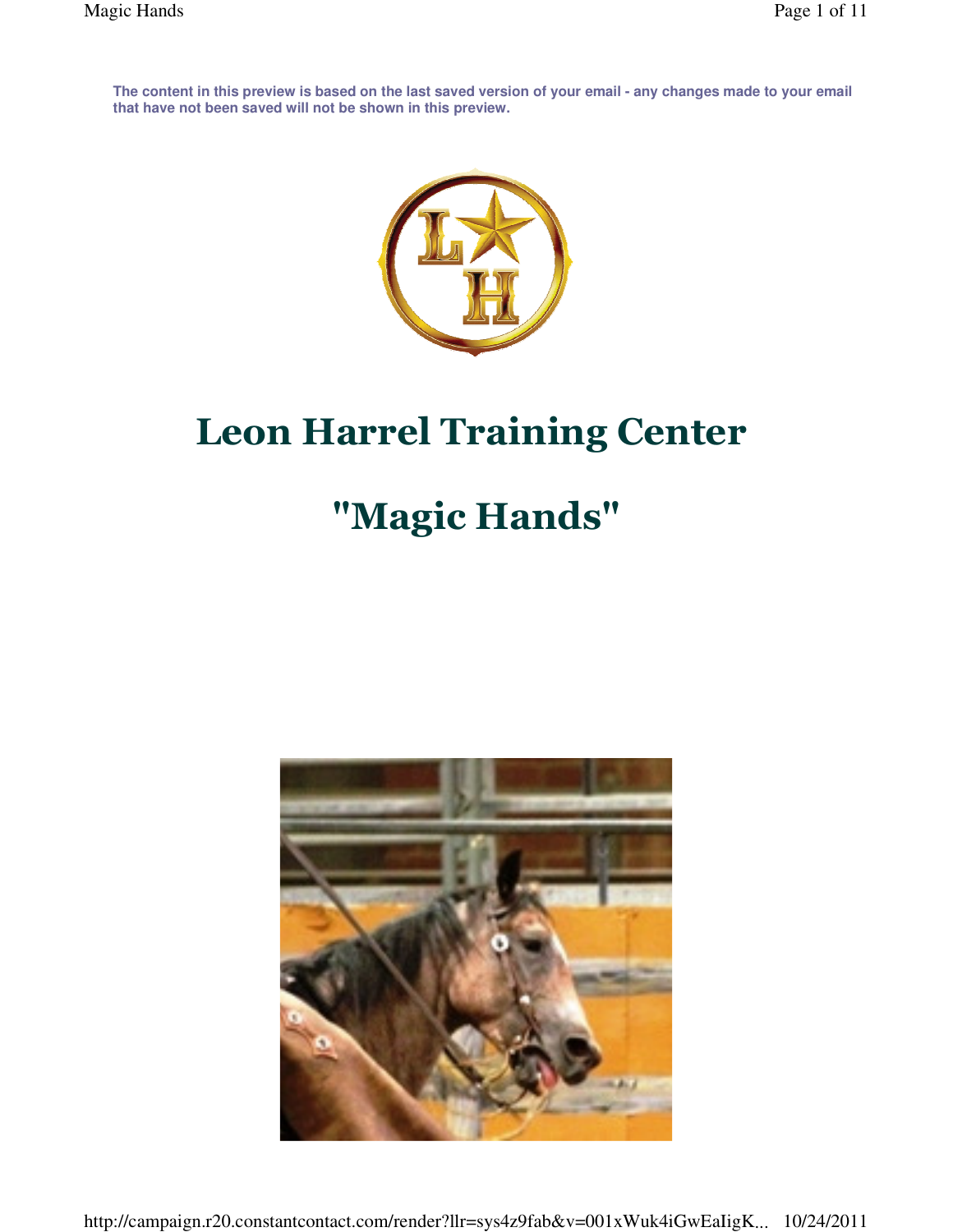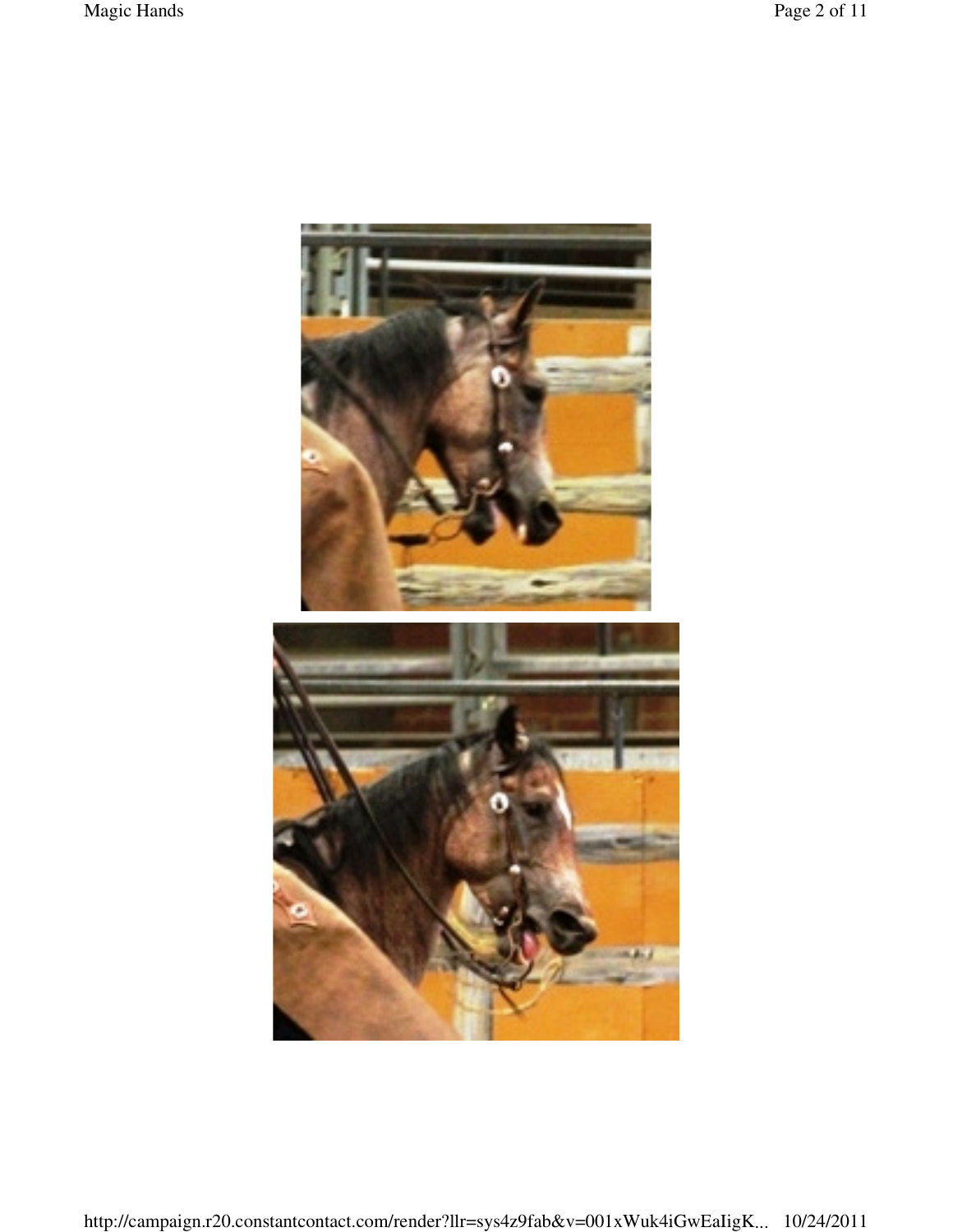

(These photos lost some of their clarity when they were resized to protect the identity of the rider.)

You can clearly see the results of the heavy handedness of this horse's training program.

This lesson is about the importance of developing excellent hands. You've undoubtedly heard the phrase, "the hands make the rider".

Recently, I watched this rider attempting to show his horse. The frustration he experienced as a competitor due to his horse's poor performance was obvious. As the day progressed, it was hard to ignore. Prior to entering the show pen, not only was this horse already exhausted from hours of loping, but it was also one of the hottest days of the summer. Frustration was definitely the order of their day.

I observed that every time this man moved his hand even slightly, his horse's mouth opened wide to avoid the bit. He worried about his mouth constantly. I was unable to determine what kind of bit he was using, but the fact is, any bit can be turned into a weapon in heavy hands.

To be honest and fair, I don't believe this owner was even aware of the pain that his horse was in. He may have been fairly new to cutting and showing and simply lacked information.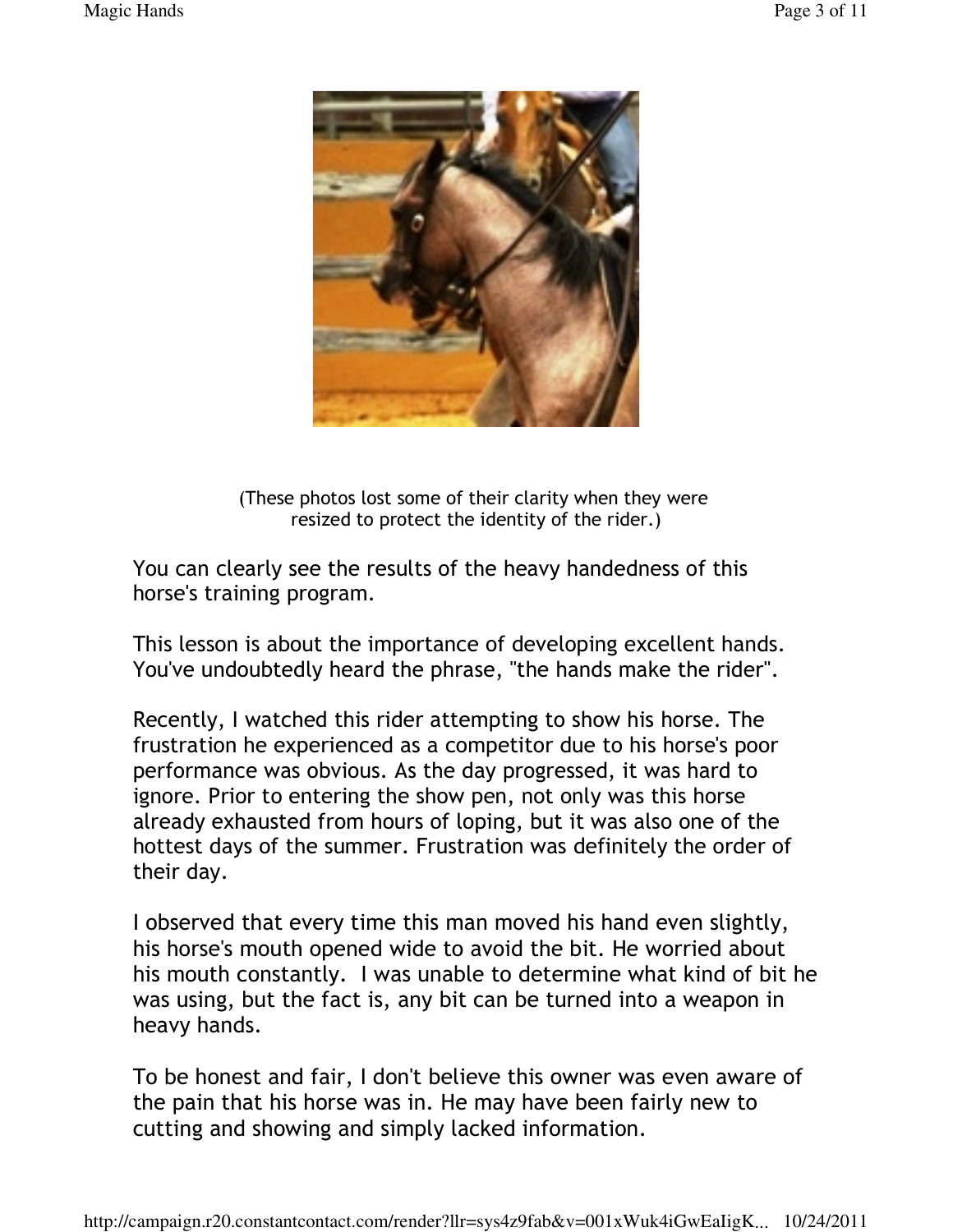He had probably been convinced by others that it was an attitude and behavioral problem in his horse that needed correcting with more of what caused it in the first place. Gotta love that logic!

To confirm my conclusion, following his run, his trainer then immediately mounted this horse and spent another 30 minutes viciously yanking and jerking this horse while working the flag. Needless to say, this poor little horse had a lot of adversity to deal with that day. You can see by the expression on his face, he was incapable of doing his job correctly. He was just trying to survive.

**BITS: Here is some information that will help you understand the importance of this subject more clearly.**

### **Significance**

The significance of the bit is control. The horse has a spot between his front teeth and his back teeth that is toothless. This area is called the "bars" of the horse's mouth, and this is where the bit rests once inserted. Bits are designed in all kinds of ways to put pressure on the bars of a horse's mouth, as well as the palate, the tongue, the cheeks, the chin and even the roof of the mouth.

### **Types**

There are a dizzying array of horse bits. They are broken down into many categories, but there are two basic kinds. The snaffle bit is "broken" or "jointed" in the center, and this break helps to distribute pressure off the bars of the mouth and guide it elsewhere, such as the tongue, cheeks and roof of the mouth. A curb bit is a straight piece of metal that may or may not have additional metal in the center of the bit, but it is not jointed or broken. Curb bits are more severe than snaffle bits.

# **Shanks**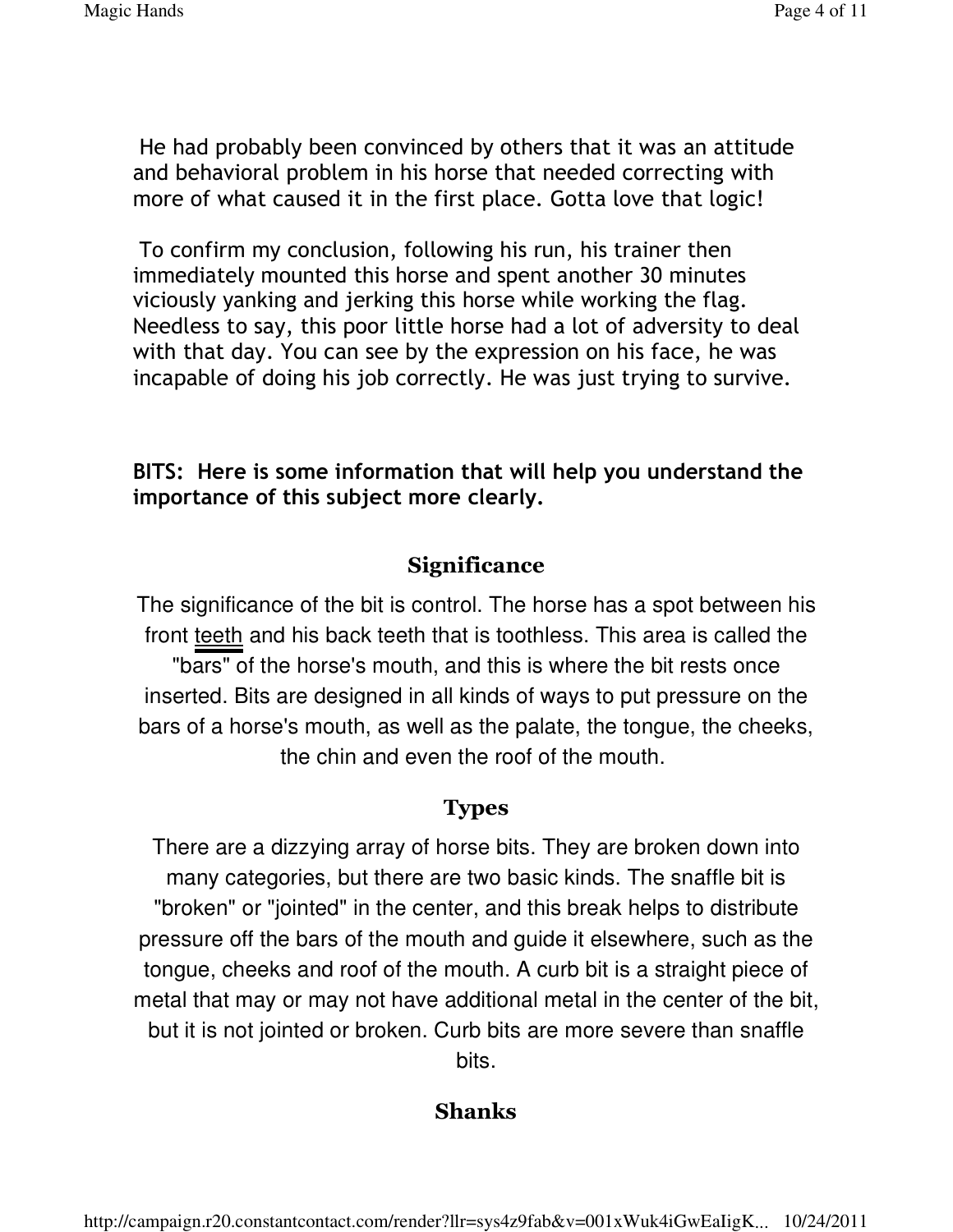The shanks are the lengths of metal that hang down from the bit, almost like handles, and the ends of the reins attach to the shanks. The longer the shank, the more severe the action of the bit is as it is used. Almost all curb bits have shanks. Some snaffles, such as the Tom-Thumb snaffle, combine a shank with a snaffle. Although the length of the shank is short, this can be a very severe bit as the shank increases the "sawing" action of the snaffle in the mouth tremendously. The shank is like adding power steering to the bit that is already being used.

#### **Thickness of the Bit**

Another important thing to consider is the thickness of the bit. A small, thin bit can be the cruelest torture imaginable for a horse, and can actually sever a horse's tongue in the wrong hands. A thick bit is easier on the mouth, and will in most cases be less severe. Think of a cheese-slicing wire versus a butter knife. Always consider what you are actually putting against the sensitive tissues of your horse's mouth.

#### **Warning**

Do not buy a severe bit just because your horse may be too much for you. Consult with a professional before you purchase a shanked curb or other severe bit. By putting a harsh, pain-causing bit in your horse's mouth, you are more likely asking for trouble than you will be controlling it. In addition, constant abuse of the horse's mouth will deaden it over time, and cause permanent damage that cannot be undone.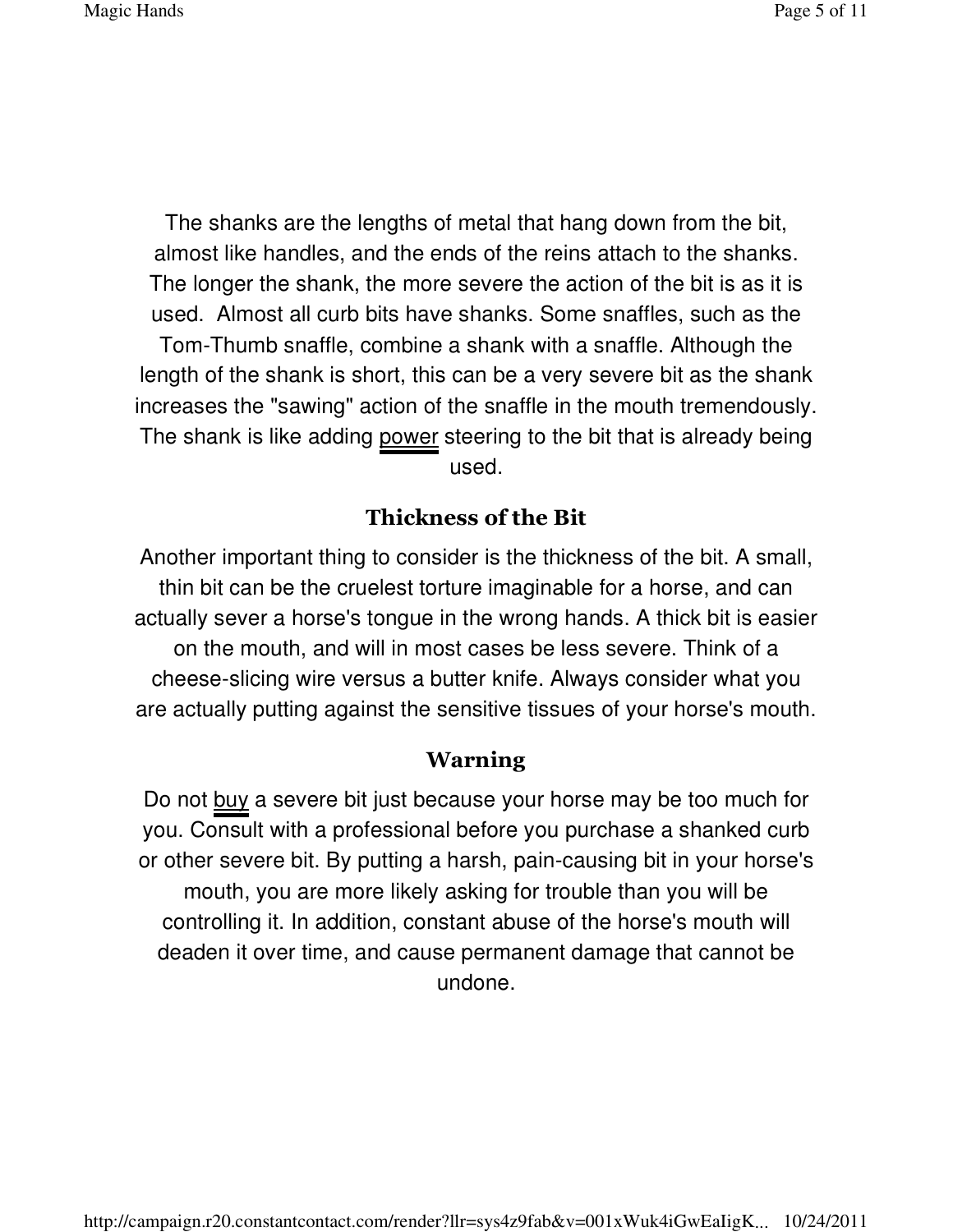

**Bits and spurs were originally designed for refinement of communication and meant for horseman with feel and the desire to coax the very best from their mounts. They were never intended to be weapons of torture and abuse.**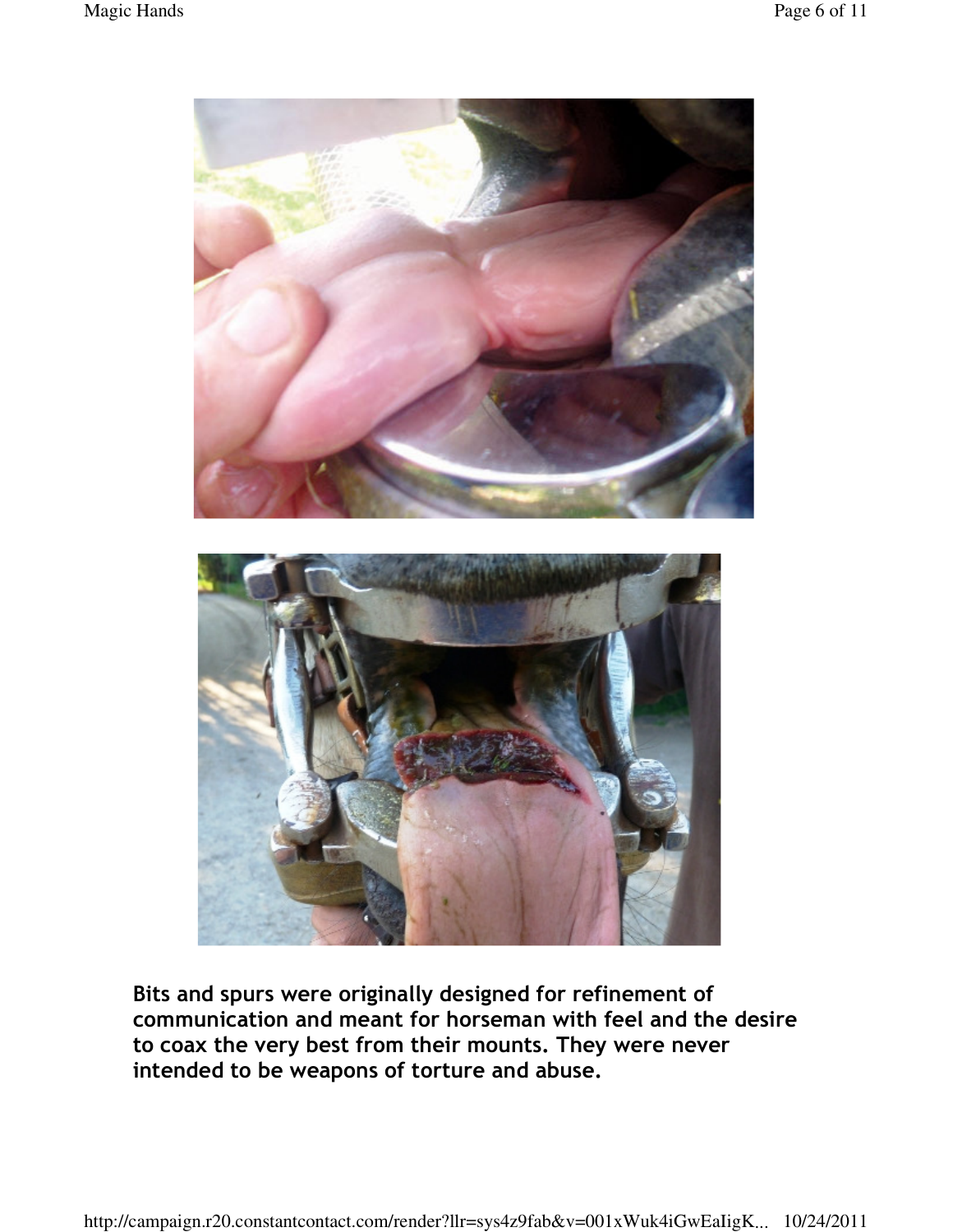**DO NOT** allow any trainer to injure your horse in the name of "training". Remember this, when you pay them to treat your horse this way, you condone their behavior. I promise you, this is NOT what it takes to get the best from a horse, and often times it signifies the end of whatever potential they may have had.

#### **NO ONE ENJOYS RIDING AN UNRESPONSIVE HORSE**

I refer to this unresponsiveness as "having *no feel*". By *"no feel"* I'm referring to the following symptoms:

-they won't stop without excessive pressure on the reins -won't turn without excessive pressure on the reins -won't yield to your legs without kicking and or spurring

Horses get this way for two main reasons. They lack solid foundation training, or they have been yanked and spurred so much that they have literally had to dull themselves to the pain. In many instances there may even be nerve damage to those areas of their body. (the mouth and flanks are the most commonly abused areas on a horse)

In my opinion, if you can't ride with your fingers most of the time (if not all of it), then your horse is too heavy. In order to correct this situation, you need to be aware of the pressure you are using in this most delicate area of a horse. If you want a light, responsive horse you *must* have light, responsive hands. In this case, you'll need to take some time to re-sensitize them. It is very easy to develop that "feel" in your horse - as well as in your hands - if you have a little patience. The payoff is well worth your time and effort.

There are a variety of exercises to promote sensitivity in a horse's mouth.

Checking your horse around is the most effective method. You reward them by releasing the pressure *immediately* when they give to the bit. You can do this by gently and patiently asking for them to tip their nose in either direction, asking for a little more each time. Be careful not to over flex them. Their head does not need to be in your lap. Timing is crucial for this to be successful for you.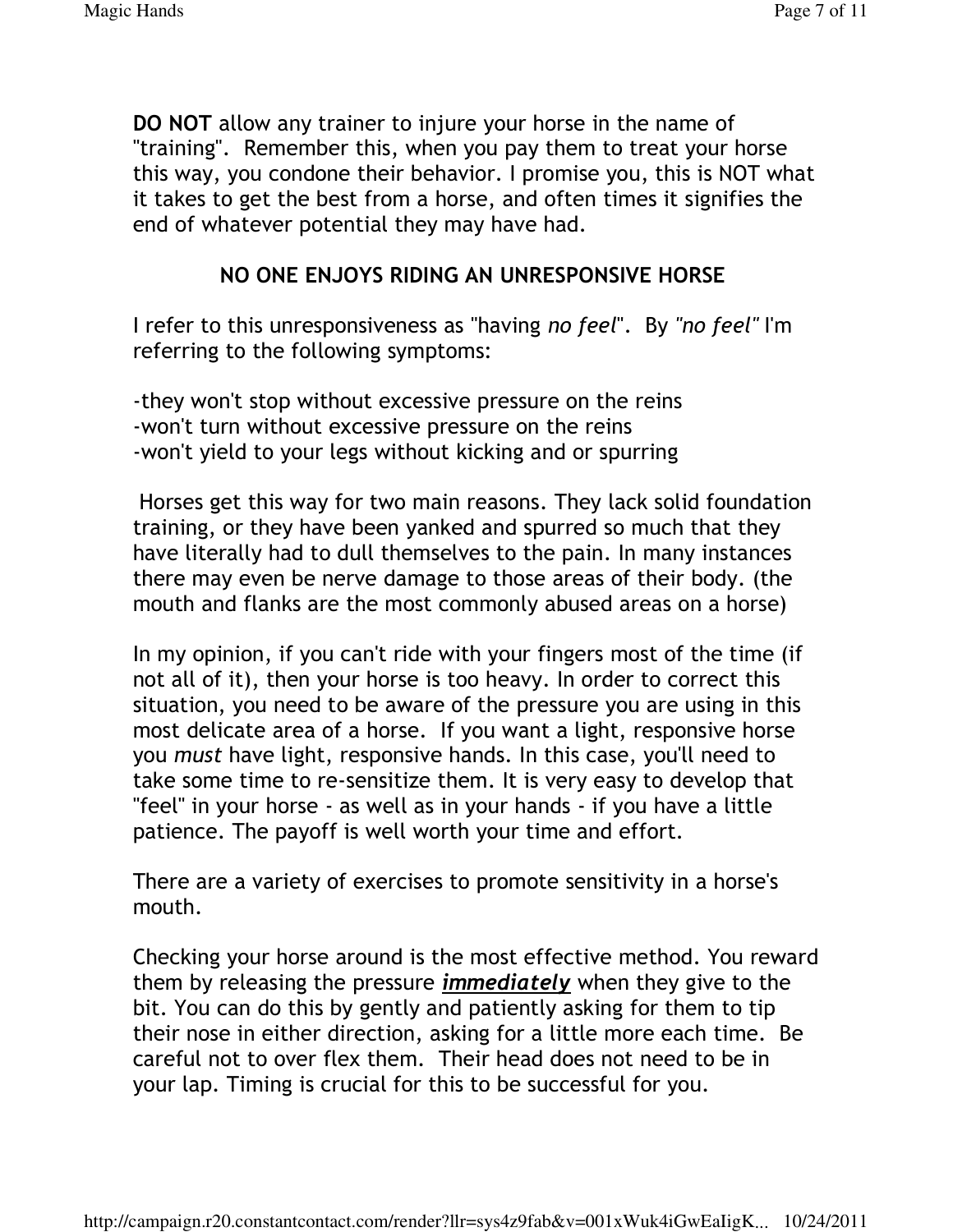

In my opinion, this is an appropriate amount of flexion with the ideal amount of pressure. Notice that her fingers are controlling this movement.



I consider this too much flexion for my horses. Notice how the rider's hand is closed completely around the rein exerting considerable pressure to accomplish this movement. \*\*A horse's neck is not meant to be in this position for any length of time. Prolonged use of this method can cause damage to their necks, mouths and jaws especially when they are repeatedly tied and left for more than 10-15 minutes at a time.

Once you get them to give softly and consistently, this also becomes a great opportunity to bring your legs in to play to start developing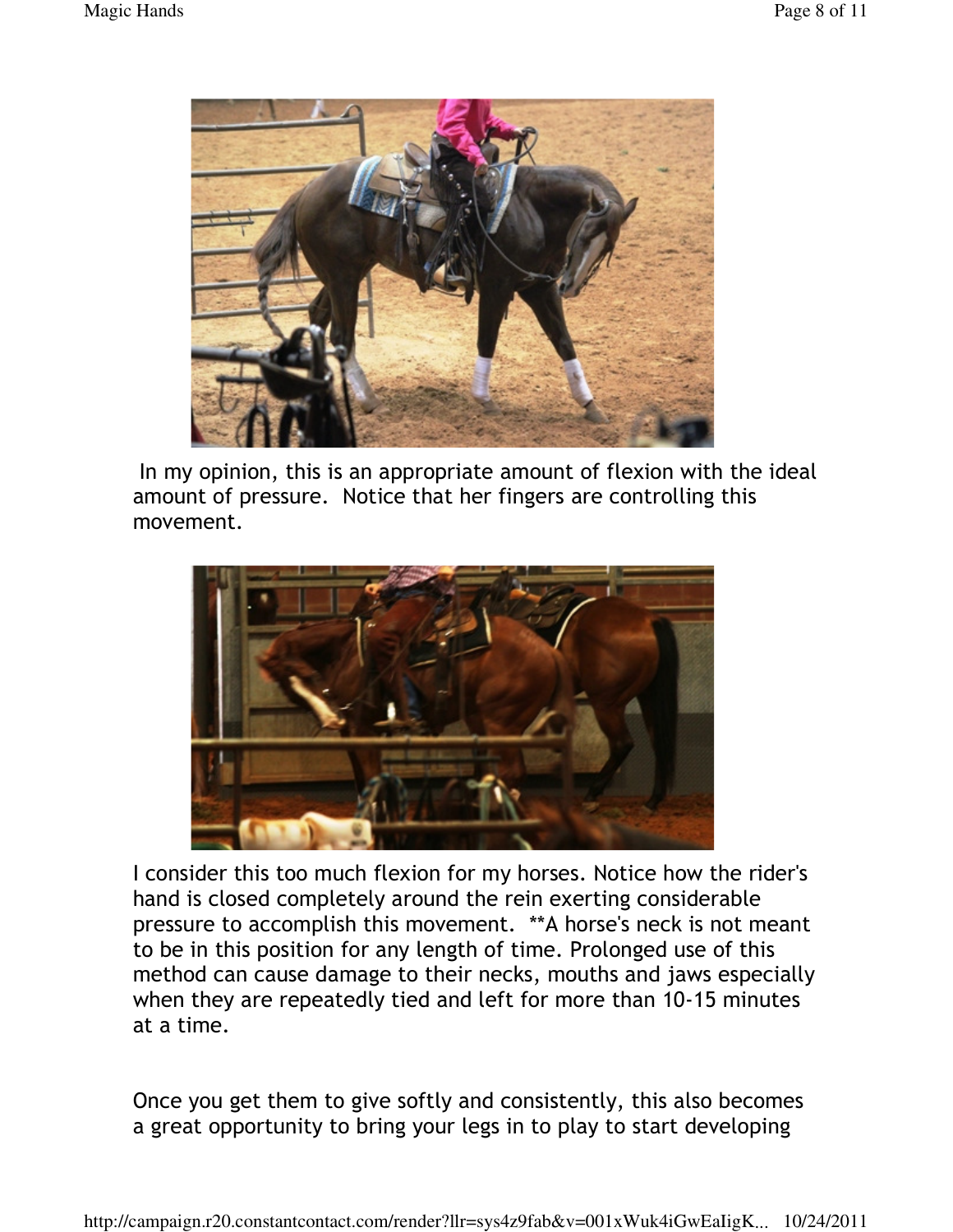another skill, your hand leg coordination in those turnarounds. It is possible to develop *feel* in both your self and your horse at the same time. If you close your eyes, often times you'll tune in much better to what your horse is doing with his body. Learn to feel the different body movements and shifts in your horse without having to see them with your eyes. Make a game out of it and keep it fun. Just like you, your horse will learn much faster if he enjoys the learning process and will retain the information better as well.

When checking your horse around, just do it for a few minutes at a time, then move on to something else that's easy for them, and come back to it periodically throughout your ride. Don't expect permanent results the first day. Moderation is the key.

It took awhile for your horse to build up his defense against insensitive hands. It's going to take a little time for him to learn to trust you with his mouth again, but you will both be much happier and get much better performance results when he does.

Personally, I like my horses relaxed and straight when I go into the herd, not squirming around underneath me while I'm trying to execute my cuts. I find that a horse that's been repeatedly bridled up (constantly flexed and pulled on) tends to be more difficult to pilot in sensitive situations, and is more of a hindrance to my goals than a help.

WHY I FLEX HORSES

To teach them to give to the bit, period.

\*\* When checking a horse around, I discourage my students from overflexing their cutting horses. This does little more in my opinion than aggravate them and give them a sore mouth and neck. I see a lot of this flexing going on, and I have to say that I have never once found it to benefit any horse that I've ever trained or ridden. On the contrary, it has created problems resulting in horses over flexing, attempting to avoid the bit altogether and in general, feeling like a a wet noodle under me. Every time I attempt even light contact hey become too bound up to move forward properly to complete the moves I ask for. I've had to retrain dozens of horses to overcome this pattern of behavior because they have become virtually impossible for their owners to ride and show.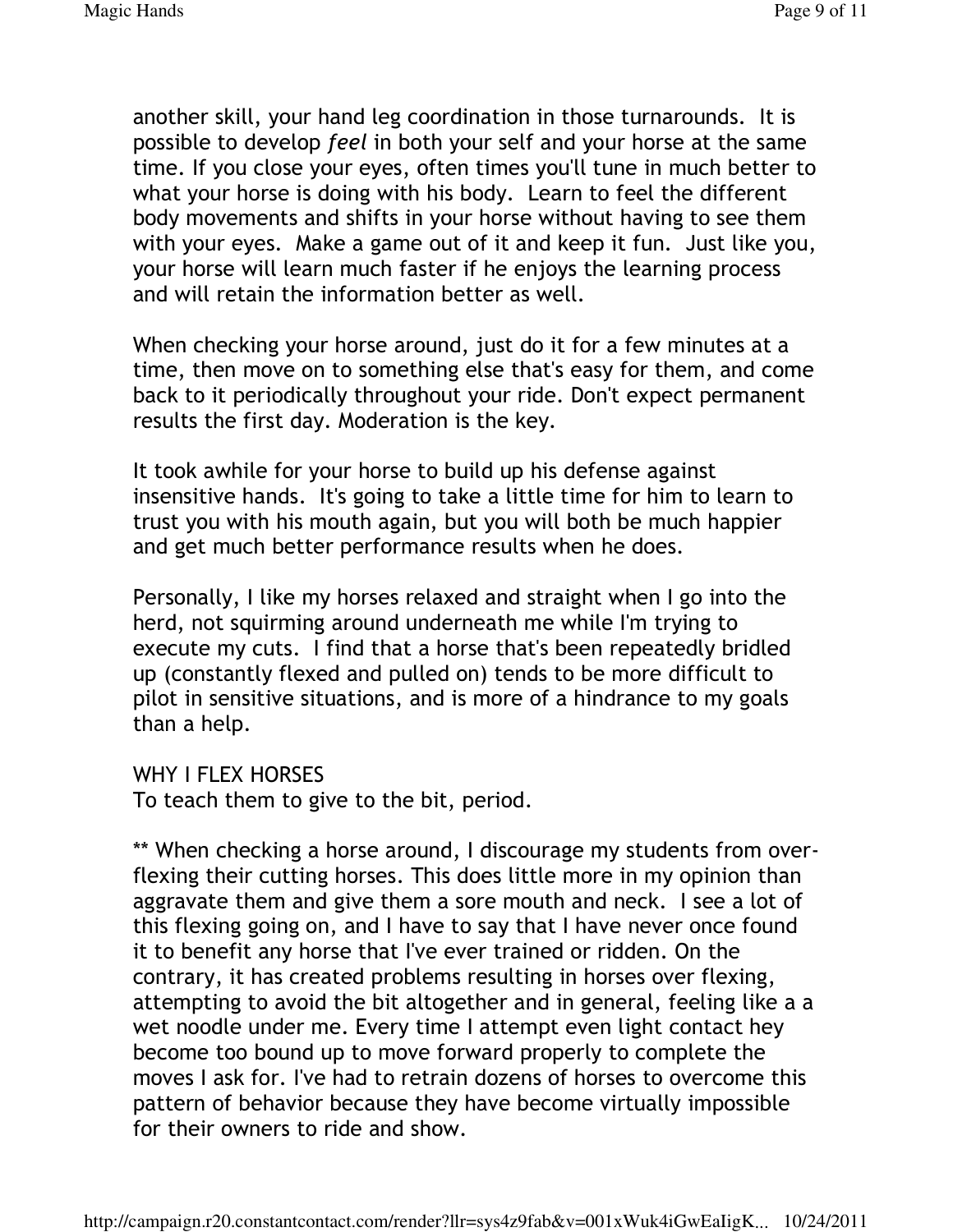A happy, healthy, relaxed horse is always the most fun to ride. Horses that have become dull to your aids are very difficult and not much fun at all.

Horses that become overly sensitive to spurs and bits are the horses that are the most worried about their riders and the least able to focus on their jobs.

I wonder why...

#### **Join me on Youtube for video tips**

# **DVD: SERIOUS HORSEPLAY FOR CUTTERS**



A great reminder of just how much you really can accomplish on your own!

This 2 disc DVD set is designed to give you answers to many of your questions about cutting. There's over 2 hours of training tips for you and your horse to practice on your own with and without cattle. This is a comprehensive training video that will help you create a solid foundation to build on and advance to the next levels. These very specific "horsemanship basics" are the keys to excellent cutting skills and as you hone and sharpen them, they will be the keys to your never ending process and future success.